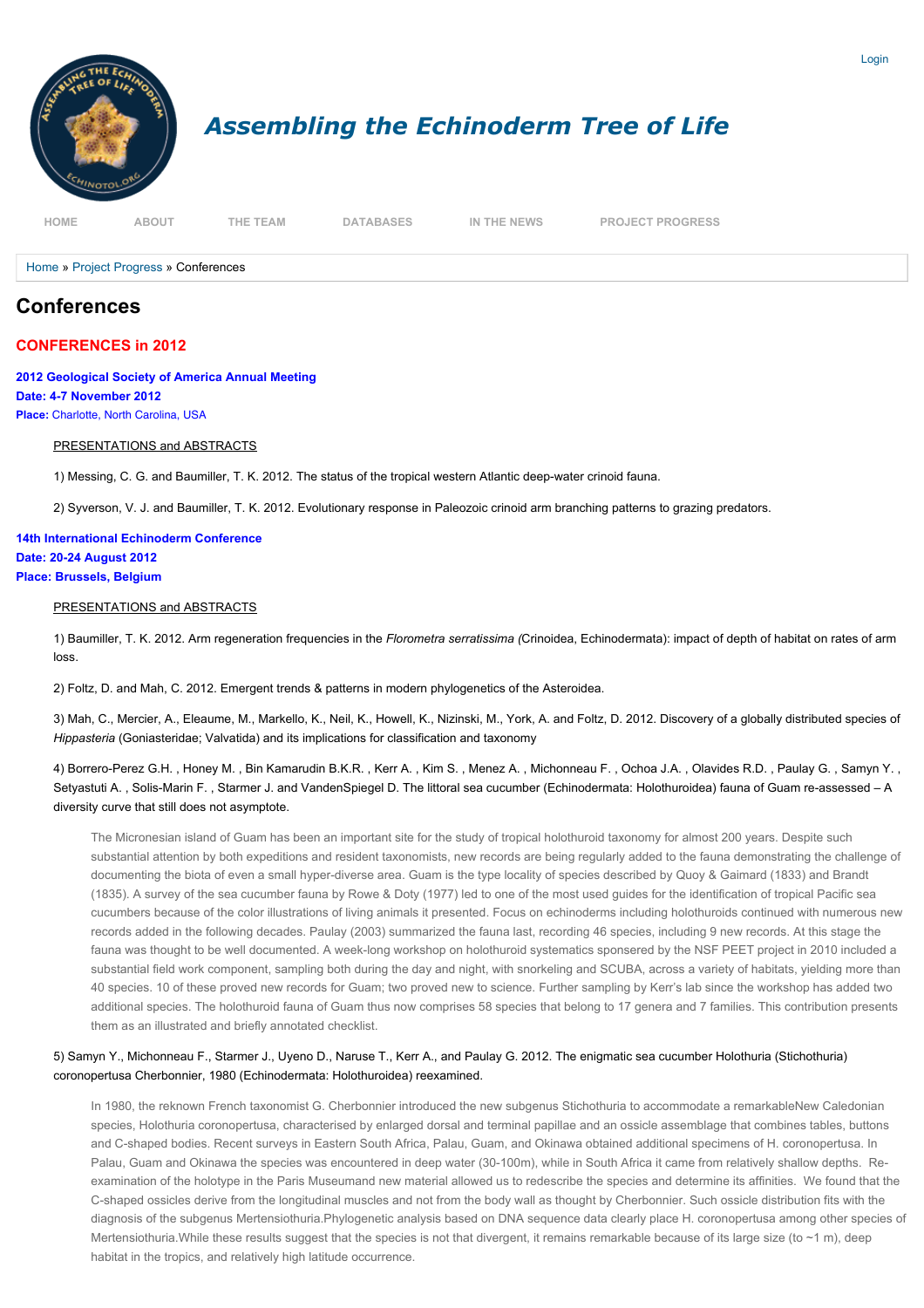#### PRESENTATIONS and ABSTRACTS

#### 1) Brunson, D. and Kerr, A. M. 2012. Stock assessment of sea cucumbers on Guam, Micronesia

Sea cucumbers (Holothuroidea) are commercially valuable echinoderms found in abundance on many tropical reefs. Holothuroids used for food are known as trepan or beche-de-mer and demand for it has led to collapse of sea-cucumber populations in several island ecosystems. To prevent overharvesting on Guam, in the Mariana Islands, Micronesia, we have begun a comprehensive stock assessment of the population structure of commercially important species. We are also exploring the role of marine protected areas in the management of holothuroids. Stock surveys are done using transects, timed swims and length measurements done in situ. Preliminary findings include the possibility of a small sustainable fishery for several species and evidence of the overharvesting of some species by subsistence fishermen. Our goal is to establish the circum-island distribution of species and provide the government of Guam with a management plan for the sustainable harvest of sea cucumbers.

#### 2) Kim SW, Kerr AM and Paulay G. 2012. Molecular systematics of the tropical sea cucumbers, *Bohadschia* (Holothuriidae: Holothuroidea)

Even with uncountable numbers of reef biodiversity studies, we are still ignorant of the majority of the reef biodiversity. Regardless of its ubiquity throughout the Indo-Pacific and Caribbean Oceans, a large portion of the evolution history of the class Holothuroidea; sea cucumbers, has not been studied at all. Within the class, the genus *Bohadschia* (Holothuroidea: Holothuriidae) is often considered one of the most taxonomically controversial groups. For example, the morphologically and ecologically distinct B. argus is derived within the taxonomically muddled marmorata-complex. Also, a clade, B. bivittata in part, has tiny lines over its dorsum, a character that was not previously considered taxonomically important. In addition, several species including B. koellikeri appear to be hybrids. Finally, we have a lot more to learn about their systematics as we are discovering many new *Bohadschia* species.

#### 3) Miller AK and Kerr AM. 2012. Higher Level Systematics of Holothuroidea

The higher-level systematics of sea cucumbers (Holothuroidea) is currently in a neglected state. The monophyly of most higher level taxonomic groups and their inter-relationships remain uncertain. As part of the NSF-sponsored Assembling the Echinoderm Tree of Life Project [\(http://echinotol.org/\)](http://echinotol.org/), we will use phylogenomic methods based on transcriptome profiling to develop the most comprehensive Holothuroidea phylogeny to date. We are sampling widely, from the shallow reefs of Malaysia to the deep regions of Antarctica to construct complementary DNA (cDNA) libraries (via transcriptome profiling) from rare and seldom collected species. Molecular and morphological phylogenetic analyses of circa200 exemplars, including fossil taxa, will be used in conjunction with previously developed data sets to redefine higher taxa. We seek to resolve the monophyly of all subclass through most family-level relationships. Preliminary results indicate that the orders Elasipodida, Aspidochirotida, and Dendrochirotida, as well as the subclasses Dendrochirotacea and Aspidochirotacea, are probably non-monophyletic. This indicates that the higher level taxonomy of the class requires major revision. Our full analysis will enable us to resolve relationships between the deep branches within Holothuroidea, an essential preliminary step to understanding a variety of other systematic and comparative evolutionary questions.

**The First Joint Congress on Evolutionary Biology Date: 6-10 July 2012 Place: Ottawa, Ontario, CANADA**

#### PRESENTATIONS and ABSTRACTS

1) Foltz, D., Fatland, S. and Mah, C. 2011. Genetic structure of a deepsea seastar species, *Hippasteria phrygiana*, on a global scale.

## **1st Annual South Pacific Asia Marine Science Workshop Date: 28-31 March 2012 Place: Seoul, South Korea**

### PRESENTATIONS and ABSTRACTS

### 1) Kerr A. 2012. Phylogenetics of Holothuroidea (Echinodermata)

Holothuroids, or sea cucumbers, are a morphologically diverse group of echinoderms with over 1400 described species occurring from the intertidal to the deepest oceanic trenches. My lab investigates the evolution and systematics of this group via phylogenetic analyses of DNA nucleotide sequences, morphological characters and fossil first occurrences. To date, the cladistic structure of the group appears at considerable odds with the conventional higher level taxonomic classification. The topology within at least one order, Apodida, is in contrast largely congruent with the Linnaean scheme. Branching order is significantly associated with fossil first occurrences and the fossil-calibrated tree indicates that holothuroids survived the end Permian extinction more successfully than other echinoderms. Like many other marine invertebrates, at least one clade radiated rapidly during the Triassic. A test of imbricate plates and a complex calcareous ring resembling the ambulacral skeleton of other echinoderms are derived features in holothuroids.

## **CONFERENCES in 2011**

## **2011 1º Congreso Latinoamericano de Equinodermos Date: 13-18 November 2011 Place: Puerto Madryn, Argentina**

### PRESENTATIONS and ABSTRACTS

1) Baumiller, T. K. 2011. Post-Paleozoic crinoid diversity history.